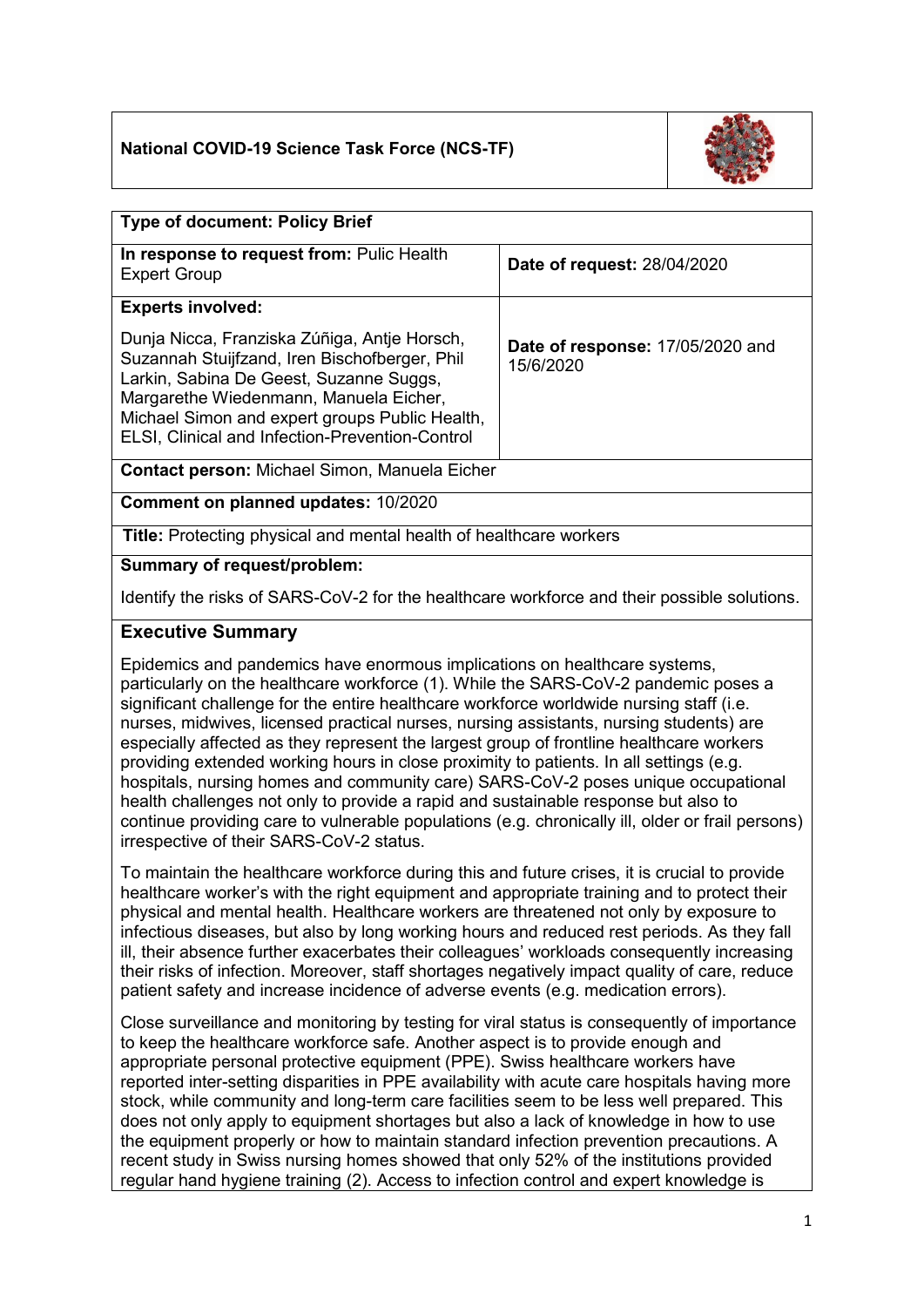instrumental in implementing adequate measures into daily clinical practice and while this is available in larger Swiss hospitals, smaller hospitals, community and long-term care settings do not have adequate access to this expertise. Experiences during the first months of the disease outbreak in Switzerland have shown that not all healthcare workers had appropriate access to PPE and that not all had sufficient know-how to respond to an emerging infectious disease, such as SARS-CoV-2. This know-how is rapidly evolving and available at Swiss university hospitals. Currently, resources, particularly in cantonal public health units, university hospitals, larger hospitals and in higher education organisations, are not yet sufficient to disseminate and implement this know-how rapidly across all 281 hospitals, 1'566 nursing homes and more than 600 home care organisations. Cantons and the Federal Office of Public Health are responsible not only to coordinate, but also to seek ways to provide resources for hospitals and higher education organisations to distribute this highly specialised know-how and to provide training opportunities in appropriate volume.

It needs to be highlighted that the SARS-CoV-2 pandemic does not only threaten the physical but also the psychosocial health of the healthcare workforce. For example, a recent online survey of 553 nurses and 857 physicians in Switzerland found that less perceived support by the employer was associated with higher anxiety and burnout [\(3\).](http://sciwheel.com/work/citation?ids=8882464&pre=&suf=&sa=0) This study is in line with previous evidence showing serious implications for the workforce and on the health care systems ability to deliver care at a time of heightened need and thereafter [\(4\).](http://sciwheel.com/work/citation?ids=3946300&pre=&suf=&sa=0) Psychosocial health issues are associated with physical health risks of pandemics and thus contribute to the vicious cycle of sickness absence, workforce shortages, and risks of adverse events, as described above. Supporting not only the physical but also the psychosocial health of healthcare workers and developing appropriate multilevel measures to support them are thus essential for policymakers, executive managers and nurse leaders.

Recommendations (on the federal, cantonal level):

- $\bullet$  Take responsibility including organizational and financially support to ensure that all healthcare workers are proactively informed about the latest infection control practices and necessary measures of the SARS-CoV-2 outbreak. Cantons provide the financial means, decide on the organization and structure responsible for roling out such measures.
- Aligned with recommendations of centers of expertise, provide PPE and additional specialized staff resources for infection control training and consultations for all healthcare settings according to legal requirements (EpG Art.35-3) and the needs of the different settings.
- Closely monitor Covid-19 and mortality rates among healthcare workers in all health care settings
- Monitor healthcare workers' mental health and develop appropriate support
- Involve community and long-term care representatives systematically in pandemic emergency task forces of cantons and communities

#### **Main**

Managing crises such as the SARS-CoV-2 pandemic demand a well-equipped, welleducated, physically and mentally healthy healthcare workforce. However, in some hospitals, nursing homes and home care personal protective equipment were either difficult to obtain or were intitally lacking. In particular, many frontline staff were insecure because of lack of both, infection prevention training, and mental health support. These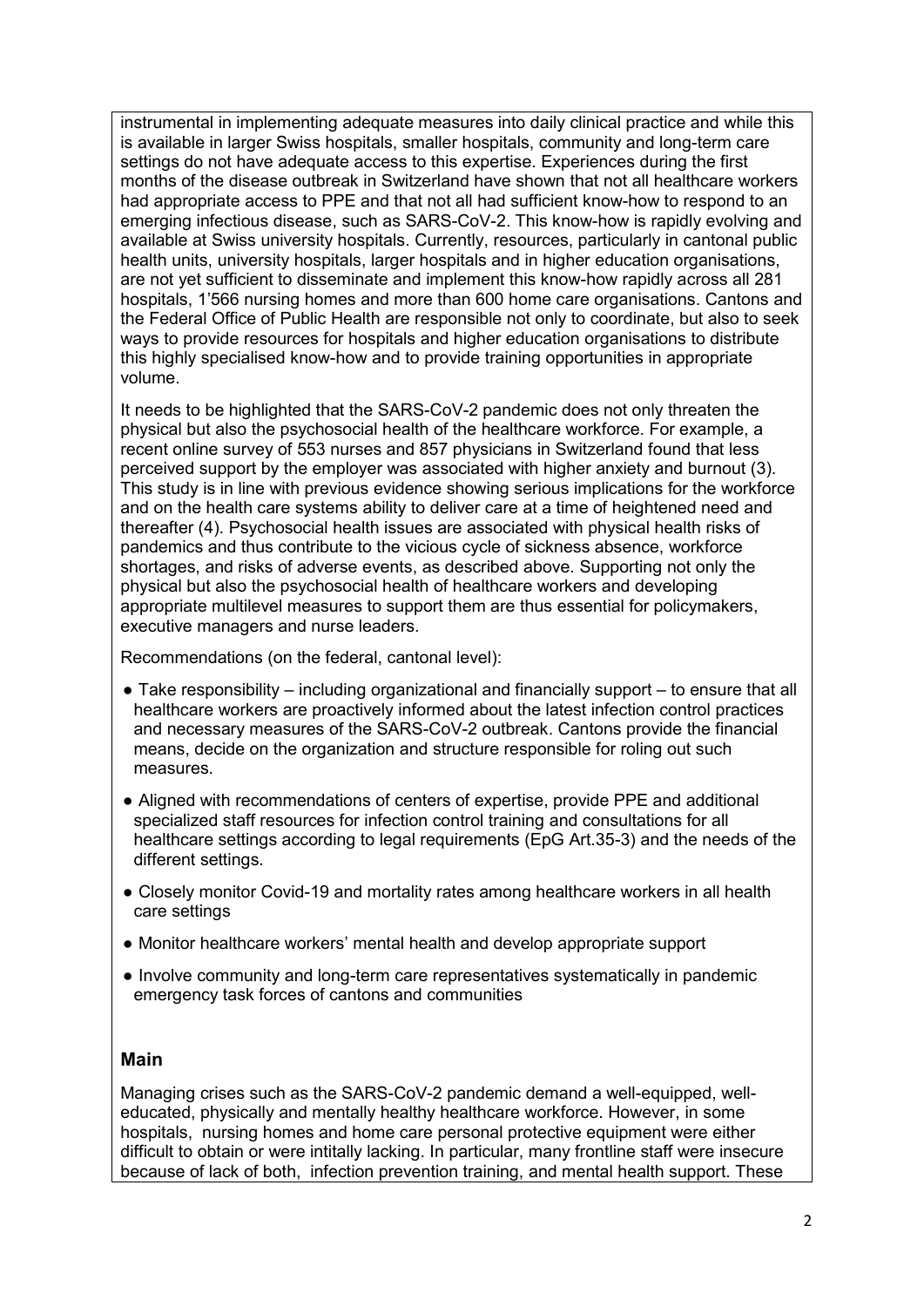shortfalls affect all healthcare personnel but especially the nursing staff as the largest group of healthcare workers. It was thus of importance to further analyze the risks of SARS-CoV-2 for the healthcare workforce and how to best reduce them.

### **1. Protecting the physical health of healthcare workers**

Healthcare worker's occupational risks go beyond the risk of infection to the physical and mental strain of longer shifts, overtime and reduced rest periods. As of early May 2020, the International Council of Nurses estimated that roughly 230'000 healthcare workers had been infected by SARS-CoV-2 worldwide [\(5\)](http://sciwheel.com/work/citation?ids=8880274&pre=&suf=&sa=0). Germany's Robert Koch Institute reported 18'937 infected healthcare workers (11.3% of all reported SARS-CoV-2 cases) and 54 deaths in hospitals, primary care, nursing homes and social care organizations [\(6\).](http://sciwheel.com/work/citation?ids=8880280&pre=&suf=&sa=0) A single site screening of symptomatic healthcare workers in England found 14% to be infected [\(7\).](http://sciwheel.com/work/citation?ids=8772112&pre=&suf=&sa=0) Because of limited systematic reporting in Switzerland, the exact numbers of infections among healthcare workers are unknown. To the best of our knowledge, fatalities among healthcare workers were not reported in Switzerland. Also, it was not always clear whether infections were community or hospital associated. Anecdotal evidence suggests high variation of infections between regions, depending on the severity of the outbreak.

A high infection rate is also harmful for settings already struggling to recruit or maintain qualified staff such as nursing homes or home care [\(8\).](http://sciwheel.com/work/citation?ids=8902566&pre=&suf=&sa=0) In highly specialized areas (e.g. ICUs) healthcare workers cannot be replaced easily but need to be intensively trained requiring large expenditures of time and resources. In these settings spiking patient counts typically lead to excessive overtime and the introduction of 12-hour shifts further amplifying healthcare workers' normal strains and health risks [\(9\).](http://sciwheel.com/work/citation?ids=7471591&pre=&suf=&sa=0)

Ultimately sustained high pressure impacts patient safety with increasing adverse events incidence (e.g. medication errors) and flagging quality of care. Therefore, protecting healthcare workers from infection requires close surveillance and monitoring by testing for viral status according to standard procedures (i.e. testing for SARS-Cov-2 by PCR), sufficient personal protective equipment and training across settings, support for organisations to develop of infection prevention measures in all settings and measures to prevent excessive working times (8–[11\).](http://sciwheel.com/work/citation?ids=8902577,8902574,8902566,7471591&pre=&pre=&pre=&pre=&suf=&suf=&suf=&suf=&sa=0,0,0,0)

# **Protection from infection through PPE and training**

The provision of appropriate personal protective equipment (PPE) is crucial to help healthcare workers protect themselves and patients from infection [\(1\).](http://sciwheel.com/work/citation?ids=8880265&pre=&suf=&sa=0) However, while PPE is mostly available in Switzerland, this does not quarantee its delivery and use in all settings and organizations despite legal obligations (EpG Art.35-3). Healthcare workers report insufficient stocks especially in community care, home care and nursing home settings. Given the Swiss Influenza Pandemic Plan [\(12\),](http://sciwheel.com/work/citation?ids=8897589&pre=&suf=&sa=0) such shortages are unexpected and highlight the need for equal representation of community care, home care and nursing homes in pandemic emergency task forces.

Furthermore healthcare workers need education and training on correct PPE use, hand hygiene, disinfection, medical waste management, and countermeasures to occupational exposure [\(13](http://sciwheel.com/work/citation?ids=8771897,8773657,8599358&pre=&pre=&pre=&suf=&suf=&suf=&sa=0,0,0)–15). This requires clear and consistent guidelines [\(14\).](http://sciwheel.com/work/citation?ids=8773657&pre=&suf=&sa=0) A recent study in Swiss nursing homes showed that only 52% of participating institutions provided regular hand hygiene training [\(2\).](http://sciwheel.com/work/citation?ids=8882025&pre=&suf=&sa=0) Settings with less qualified healthcare workers need specific support to teach and supervise staff on PPE handling in ways that prevent disease transmission.

Training guidelines should explain up-to-date disease-specific training techniques, provide practice updates, overcome challenges and barriers in daily practice and ease healthcare workers' anxiety regarding carrying diseases home to their families [\(16\).](http://sciwheel.com/work/citation?ids=8903137&pre=&suf=&sa=0) Moreover, there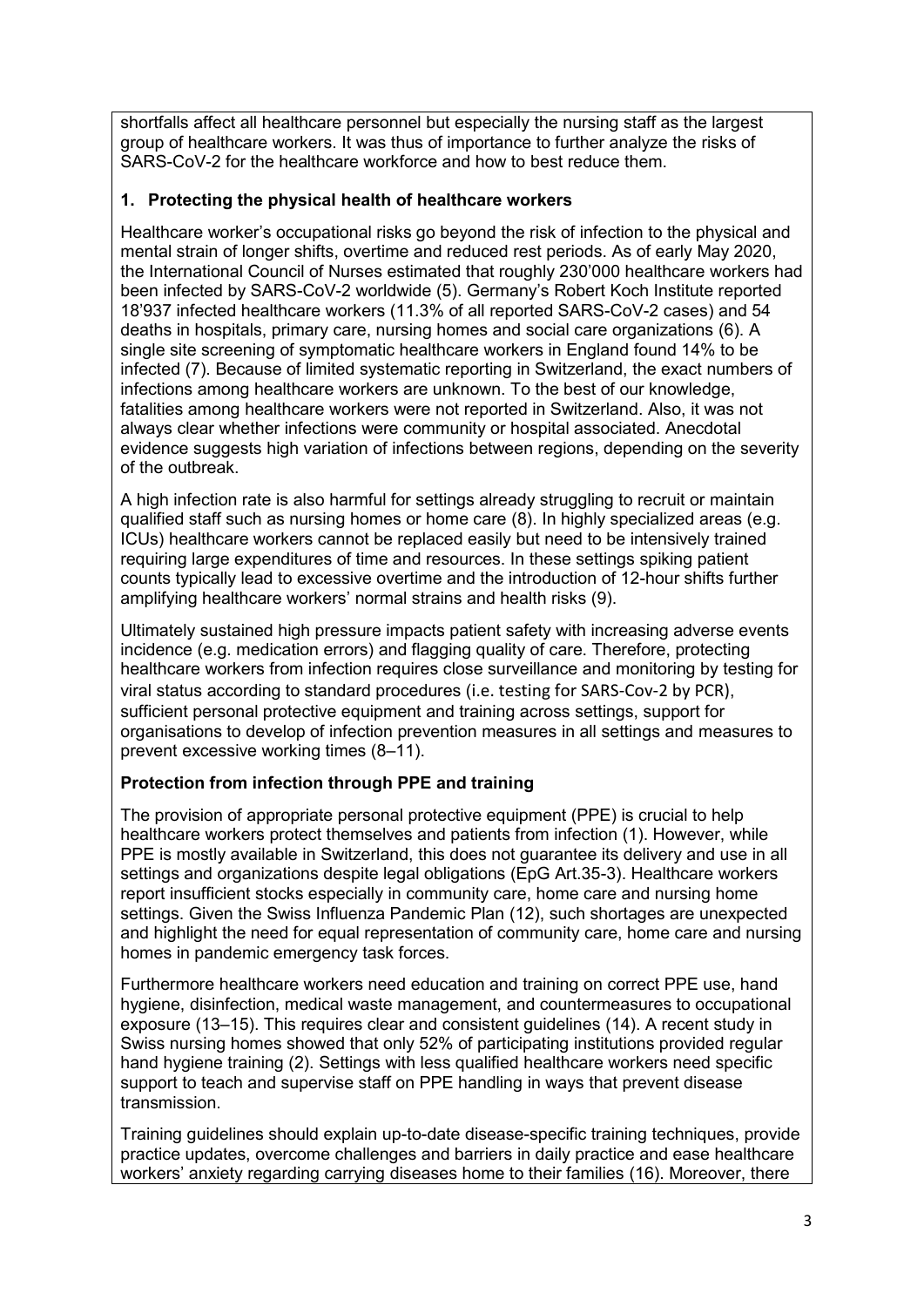is an important task for educational institutions to integrate the pandemic competencies in their curricula to prepare the future healthcare workforce for similar circumstances.

## **Support for organizations**

University and other large hospitals have quick access to expert knowledge both in handling PPE and appropriately implementing infection control measures to prevent the spread of infections. Smaller hospitals, long-term care and community settings however often lack access to infectious disease specialists. Fewer than 50% of nursing homes employ internal infectious disease specialists which in turn leads to them being less prepared for infectious disease emergencies [\(2\).](http://sciwheel.com/work/citation?ids=8882025&pre=&suf=&sa=0) Moreover, there is an overall shortage of specialists who can provide expert guidance within the specific context of long-term care settings (e.g. infection control on dementia wards or in home care).

## **Prevention of excessive working times**

A common organisational response to a crisis is to reorganise services, including changes in working times, schedules, and shift organisation. During the SARS-CoV-2 pandemic this is particularly common in ICUs, but is also routinely used in other settings to cover for staff absences due to disease/quarantine or to prevent cross-infection between teams. There is only scarce evidence considering these effects on healthcare workers' health and patient safety during a pandemic, even if some recommendations were adapted from disaster planning [\(17\)](http://sciwheel.com/work/citation?ids=8496386&pre=&suf=&sa=0) and gleaned from early experiences in Singapor[e\(18\).](http://sciwheel.com/work/citation?ids=8415682&pre=&suf=&sa=0) One statistical modelling study focusing on the difference between regular working schedules versus 12h shifts found less SARS-CoV-2 infection related workforce shortages for the 12h shift model, but did not analyze further health aspects resulting from these longer shifts [\(19\).](http://sciwheel.com/work/citation?ids=8881918&pre=&suf=&sa=0)

The importance of balanced working times for healthcare worker's health and patient safety has however been confirmed [\(20\).](http://sciwheel.com/work/citation?ids=8881915&pre=&suf=&sa=0)

#### **2. Protecting the mental health of healthcare workers**

Health care workers deliver care (including psychosocial support) directly to patients and their families. In limited resource settings their exposure to patients' and families' unmet needs and suffering is consequently high which in turn influences their mental health.

#### **Impact on mental health**

While many care staff experience stress and anxiety related to their own safety and health, they are also sensitive to the risk of infecting their families and patients [\(21\).](http://sciwheel.com/work/citation?ids=8901646&pre=&suf=&sa=0) Evidence from previous epidemics and pandemics on healthcare workers' mental health confirms a higher incidence of e.g. insomnia, alcohol and drug abuse, posttraumatic stress disorder (PTSD), depression and anxiety [\(28\).](http://sciwheel.com/work/citation?ids=7829128&pre=&suf=&sa=0) Some evidence also supports the possibility of long-term effects on mental health. For example, Maunder et al. observed higher symptom scores of PTSD, higher prevalence rates of burnout (30.4% vs. 19.2%) and more drinking, smoking or other work or relationship restricting behaviors (21.0% vs.8.1%) in exposed compared to non-exposed healthcare workers one year after the SARS outbreak [\(29\).](http://sciwheel.com/work/citation?ids=8534705&pre=&suf=&sa=0) They also showed that healthcare workers exposed to SARS were more likely to have less face-to-face patient contact (16.5% vs. 8.3%) and to work fewer hours (8.6% vs. 2.2%) than those who were not exposed [\(29\).](http://sciwheel.com/work/citation?ids=8534705&pre=&suf=&sa=0) Thus, some evidence indicates a link between exposure and detrimental patient care-related behaviors. However further investigation is warranted.

Healthcare workers also risk moral injury, i.e., psychological distress resulting from their own or their colleagues' actions, omissions or unprecedented decisions in this high pressure environment that might violate their moral or ethical codes [\(22, 23\).](http://sciwheel.com/work/citation?ids=8519962,8901669&pre=&pre=&suf=&suf=&sa=0,0) Moral injury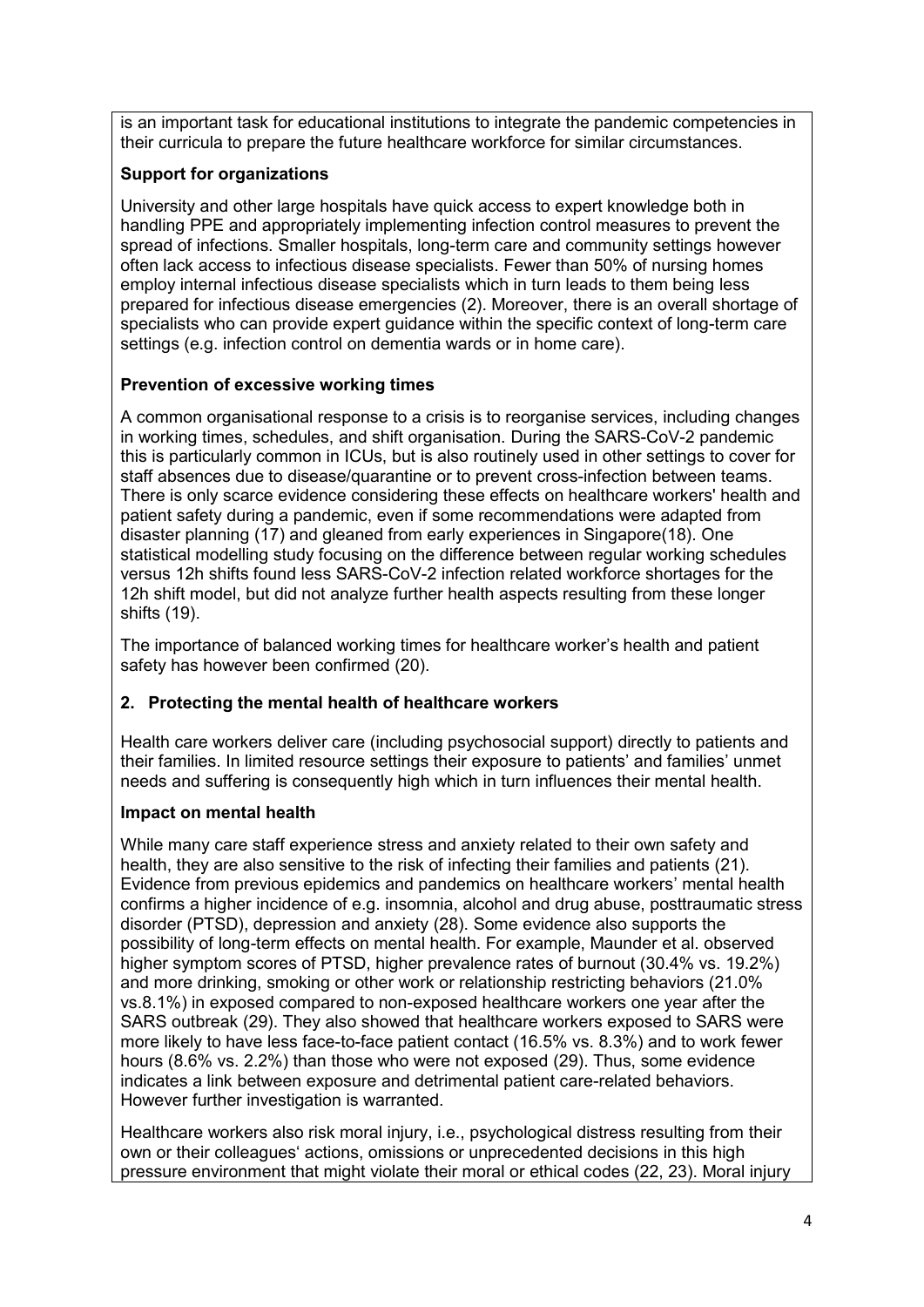can contribute to the development of mental health difficulties including depression, burnout, PTSD, even suicidal ideation and might thus lead to healthcare workers leaving their jobs [\(24, 25, 26\).](http://sciwheel.com/work/citation?ids=8882406,8599064&pre=&pre=&suf=&suf=&sa=0,0)

#### **Further factors influencing mental health**

Organizational (i.e., occupational role and job related stress, specialized training and preparedness, high-risk environment and perceived risks and threats to safety, quarantine), social (i.e., support from their organization, family and friends, social rejection or isolation) and crisis-related factors influencing the personal life (e.g., reduced family contact) act as predictors that healthcare professionals will suffer mental health difficulties during an epidemic/pandemic [\(30\).](http://sciwheel.com/work/citation?ids=8490507&pre=&suf=&sa=0) Consequently several factors appear to be protective for healthcare workers' mental health [\(30\)](http://sciwheel.com/work/citation?ids=8490507&pre=&suf=&sa=0) — specifically, adequate infection control training, confidence in that training and in one's ability to do one's job, as well as stable social support.

In addition, personal (e.g., being young or single, separation from one's family, little healthcare work experience or lower income) and psychological factors (e.g., stigma) may increase healthcare workers' risk of mental health difficulties (28[\)\(31\).](http://sciwheel.com/work/citation?ids=8490502&pre=&suf=&sa=0) Stigma associated with mental illness was also found to affect healthcare workers' perceived stress thereby exacerbating mental health symptoms [\(31\).](http://sciwheel.com/work/citation?ids=8490502&pre=&suf=&sa=0) In addition, it may prevent healthcare professionals from seeking professional help. For a more comprehensive overview of the evidence supporting factors beyond social and organizational factors please see Stuijfzand et al. [\(21\).](http://sciwheel.com/work/citation?ids=8901646&pre=&suf=&sa=0)

#### **SARS-CoV-2's impact on healthcare workers' mental health**

Surveys concerning healthcare workers' mental health in China and Switzerland already show the impact of the SARS-CoV-2 pandemic [\(3, 32](http://sciwheel.com/work/citation?ids=8882464,8534882,8496349,8726732&pre=&pre=&pre=&pre=&suf=&suf=&suf=&suf=&sa=0,0,0,0)–34) (e.g., high incidence of depressive symptoms, anxiety, insomnia, somatization or obsessive-compulsive symptoms). A Swiss national survey for example (based on the responses of 553 nurses and 857 physicians) described clinically relevant symptoms of anxiety in 25.9% and depression in 20.7% of the participants and an elevated burnout score (median of 4 on a scale ranging from 0-12) during the SARS-CoV-2 pandemic (3). However, the results have to be interpreted with caution due to possible selection of healthcare workers responding with increased probability for relevant symptoms. Further research is needed with longer follow-up and more robust sampling confirming the results. Nevertheless, the surveys indicate that a high percentage of healthcare workers were heavily burdened by the pandemic[.\(3,32](http://sciwheel.com/work/citation?ids=8882464,8534882,8496349,8726732&pre=&pre=&pre=&pre=&suf=&suf=&suf=&suf=&sa=0,0,0,0)–34).

#### **Possible interventions to reduce SARS-CoV-2's impact on healthcare workers' mental health**

To date, there is only very limited evidence concerning effective interventions to prevent or treat psychological strain in healthcare professionals before, during and after an epidemic/pandemic. One study, using a pre-post design — dealing with an Ebola outbreak —showed evidence of effectively reducing mental health symptoms by offering wellbeing screening workshops (including psychological first aid) and targeted further therapy (including targeted psychoeducation), if indicated [\(35\).](http://sciwheel.com/work/citation?ids=8882477&pre=&suf=&sa=0)

In order to prevent healthcare workers bearing the high risks of both increased mental health issues and moral concerns individual Swiss healthcare services and professional organisations have adopted the WHO's basic principles for the provision of mental health support for healthcare workers [\(27\).](http://sciwheel.com/work/citation?ids=8882442&pre=&suf=&sa=0) As these support measures vary in content and availability between institutions, a comprehensive and coordinated mental health support for healthcare workers during and after the SARS-CoV-2 pandemic needs to be assured.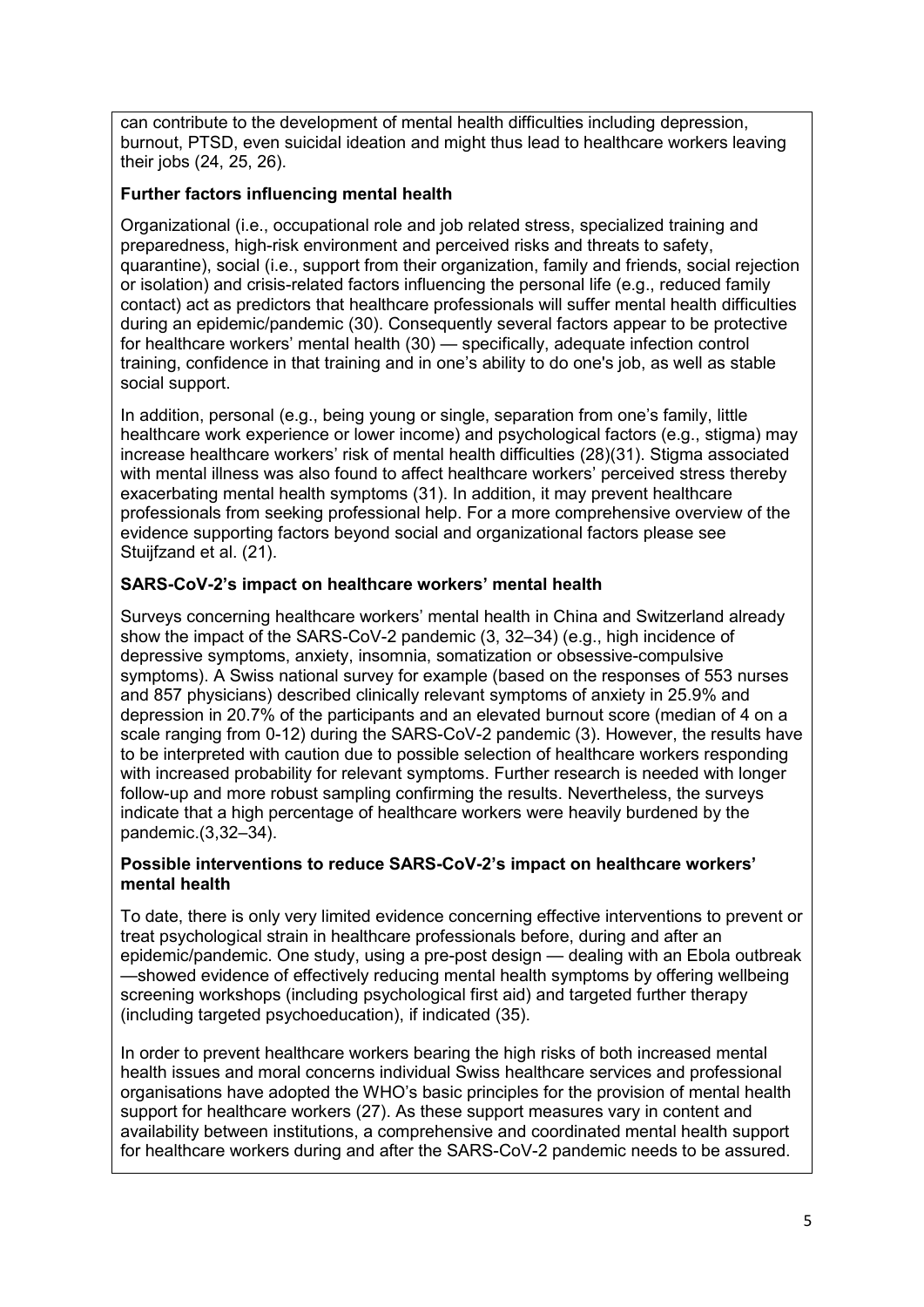Authors: Dunja Nicca, Franziska Zúñiga, Antje Horsch, Suzannah Stuijfzand, Iren Bischofberger, Phil Larkin, Sabina De Geest, Suzanne Suggs, Marcel Tanner, Margarethe Wiedenmann, Manuela Eicher, Manuel Battegay, Sarah Tschudin-Sutter, Michael Simon

# **Recommendations from the Task Force**

- **1. During the disease outbreak or in case of another wave of infections**
	- Cantons and the Federal Office of Public Health monitor infection, hospitalization, and death rates of health care workers. This enables the recognition of hotspots where leadership support is particularly needed.
	- The cantons, the Federal Office of Public Health and healthcare providers work together to provide enough PPE in all settings, especially in outbreak hotspots, prioritizing the protection of healthcare workers and of vulnerable groups.
	- The cantons take the responsibility and provide financial means to ensure that all HCWs have enough PPE. The canton may delegate the implementation to organisations within the canton, jointly with several cantons or to a national organisation. It is part of the cantonal responsibilities to coordinate and monitor such efforts.
	- Infectious disease specialists and experts in infection prevention and -control from centers of expertise with the required knowledge develop appropriate prevention strategies for different organisations. In order to disseminate this know-how and provide expertise to smaller organizations and across settings, cantons need to provide additional ressources for additional staff, training and technology.Again cantons may delegate the implementation to organisations within the canton or to a national organisation.
	- Based on the recommendations of the centers of expertise healthcare providers and higher education organisations educate and train staff about appropriate use of PPE, infection control practices for SARS-CoV-2 and protecting mental health of healthcare workers. Uptake is supported via different media, videos and social media links. In order to foster confidence, updated information should be provided regularly about both pandemic and personal infection control procedures. Through educational campaigns, the providers explain the potential impacts that healthcare workers may be experiencing on their mental health, addressing potential stigma and encouraging anyone who needs help to come forward. Peer and social support amongst healthcare colleagues is actively encouraged. This will require additional resources.
	- Healthcare providers ensure appropriate working hours and resting periods for healthcare workers and provide measures for self-distancing during an outbreak.
	- To facilitate assessment of mental health symptoms and psychological distress linked to the disease outbreak, healthcare providers in all settings and independently of the pandemic screen individuals against known risk factors (see above). The screening should include particularly symptoms of insomnia, alcohol/drug misuse, PTSD, depression, anxiety, burnout, anger, and perceived stress. These data are anonymously monitored on a cantonal level and at the Federal Office of Public Health.
	- For those reporting mental health symptoms, interventions (a stepped programme consisting, e.g. of a workshop on psychological first aid, a workshop on psychoeducation, and a brief CBT group program) should be made available. To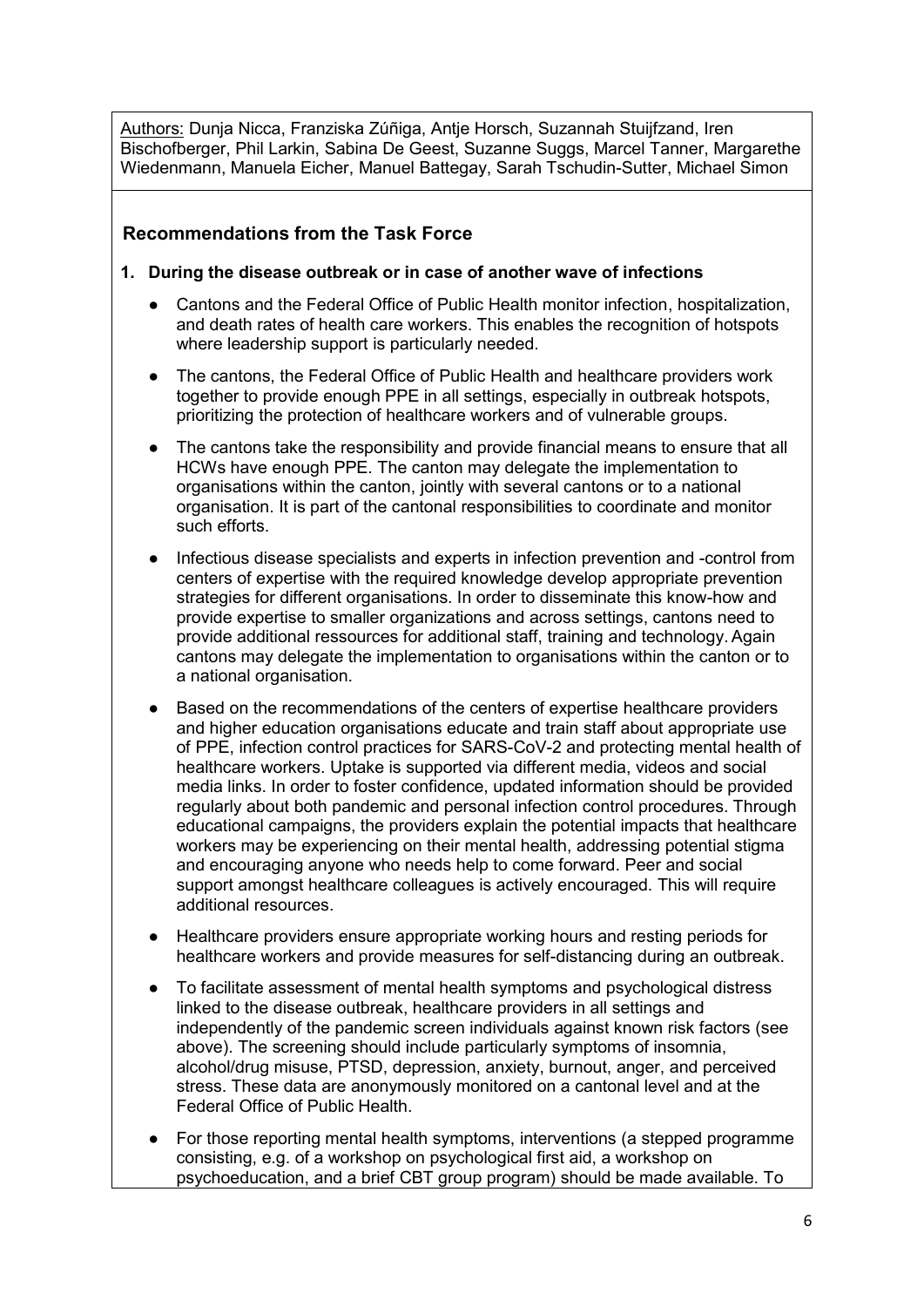increase access, mental health specialists could train healthcare professionals to deliver the intervention to their peers within diverse healthcare contexts complemented with online tools.

### **2. After the disease outbreak**

- Review of national, cantonal and institutional pandemic plans, PPE stocking strategies and plans for the provision of psychosocial support. The Federal Office of Public Health, cantons, and healthcare providers work together to develop a blueprint for workforce strategies under pandemic conditions.
- In the months following the outbreak, healthcare workers' perceived risks should be assessed, with tailored support provided in cases of continuing mental health symptoms.

## **3. Preparation before another disease outbreak**

- Based on the recommendations of the centers of expertise, healthcare providers and higher education institutions offer regular refresher courses in PPE use and infection control principles for staff at all levels. It will require additional resources to organize and deliver such training courses.
- Mental health is integrated as part of education and training in catastrophe preparedness for all health care professions at all competency levels.
- Healthcare providers plan for pandemics and build reserve staff capacity, including plans for appropriate reallocation of staff.
- A mental health crisis team to support health care workers is established to oversee planning for all settings and support executive management for healthcare workers' psychosocial support.
- Infectious disease specialists are trained for under-served settings, e.g. long-term care.
- Infectious disease specialists prepare protocols for PPE use and infection control in all settings and revise these protocols on a regular basis.

# **References**

- [1. Regional Office for Europe. Maintaining the delivery of essential health care](http://sciwheel.com/work/bibliography/8880265)  [services freeing up resources for the COVID-19 response while mobilizing the](http://sciwheel.com/work/bibliography/8880265)  [health workforce for the COVID-19 response \[Internet\]. World Health Organisation;](http://sciwheel.com/work/bibliography/8880265)  [2020 Apr \[cited 2020 May 10\]. Available from:](http://sciwheel.com/work/bibliography/8880265)  http://www.euro.who.int/ data/assets/pdf file/0007/436354/strengthening-health[systems-response-COVID-19-technical-guidance-1.pdf?ua=1](http://sciwheel.com/work/bibliography/8880265)
- [2. Zúñiga F, Favez L. SHURP 2018 Infektionskontrolle -](http://sciwheel.com/work/bibliography/8882025) Resultate zu Handen [Strategie NOSO. University of Basel; 2020.](http://sciwheel.com/work/bibliography/8882025)
- [3. Weilenmann S, Ernst J, Petry H, Sazpinar O, Pfaltz MC, Gehrke S, et al. Health](http://sciwheel.com/work/bibliography/8882464)  [Care Workers Mental Health During the First Weeks of the SARS-CoV-2 Pandemic](http://sciwheel.com/work/bibliography/8882464)  [in Switzerland: A Cross-Sectional Study. medRxiv. 2020 May 8;](http://sciwheel.com/work/bibliography/8882464)
- 4. [Dall'Ora C, Griffiths P, Ball J, Simon M, Aiken LH. Association of 12 h](http://sciwheel.com/work/bibliography/3946300) shifts and [nurses' job satisfaction, burnout and intention to leave: findings from a cross](http://sciwheel.com/work/bibliography/3946300)[sectional study of 12 European countries. BMJ Open. 2015 Aug 23;5\(9\):e008331.](http://sciwheel.com/work/bibliography/3946300)
- [5. International Council of Nurses. ICN calls for data on healthcare worker infection](http://sciwheel.com/work/bibliography/8880274)  [rates and deaths \[Internet\]. 2020 \[cited 2020 May 10\]. Available from:](http://sciwheel.com/work/bibliography/8880274)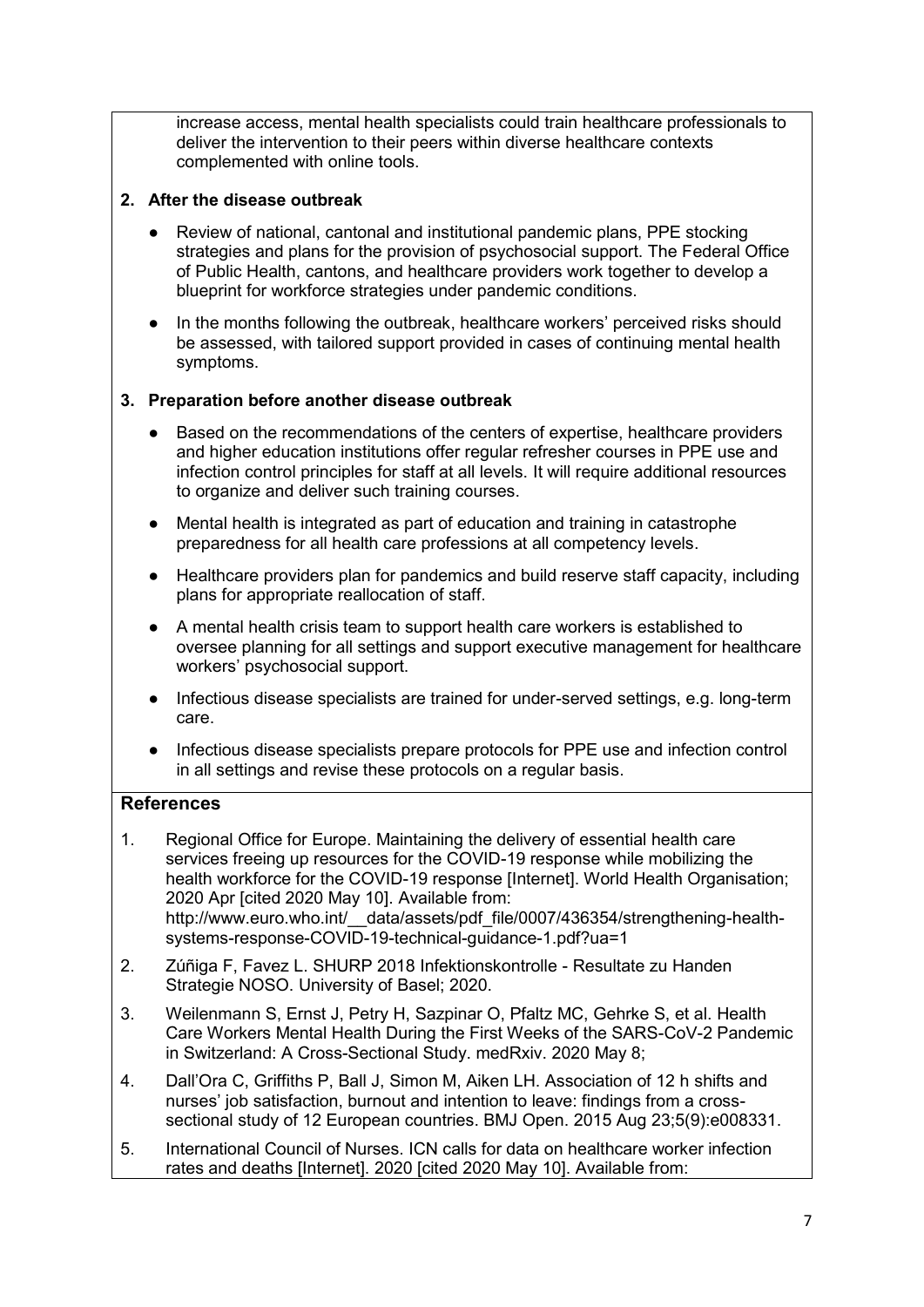[https://www.icn.ch/news/icn-calls-data-healthcare-worker-infection-rates-and-deaths](http://sciwheel.com/work/bibliography/8880274)

- [6. Robert-Koch-Institut. Täglicher Lagebericht des RKI zur Coronavirus-Krankheit-](http://sciwheel.com/work/bibliography/8880280)[2019 \(COVID-19\) 09.05.2020 \[Internet\]. 2020 \[cited 2020 May 10\]. Available from:](http://sciwheel.com/work/bibliography/8880280)  [https://www.rki.de/DE/Content/InfAZ/N/Neuartiges\\_Coronavirus/Situationsberichte/2](http://sciwheel.com/work/bibliography/8880280) 020-05-09-de.pdf? blob=publicationFile
- [7. Hunter E, Price DA, Murphy E, van der Loeff IS, Baker KF, Lendrem D, et al. First](http://sciwheel.com/work/bibliography/8772112)  [experience of COVID-19 screening of health-care workers in England. Lancet. 2020](http://sciwheel.com/work/bibliography/8772112)  [May 2;395\(10234\):e77](http://sciwheel.com/work/bibliography/8772112)–8.
- [8. Kim G, Wang M, Pan H, Neukirch J, Lei D, Hawken-Dennis E, et al. A](http://sciwheel.com/work/bibliography/8902566) Health [System Response to COVID-19 in Long Term Care and Post-Acute Care: A Three-](http://sciwheel.com/work/bibliography/8902566)[Phase Approach. J Am Geriatr Soc. 2020 Apr 28;](http://sciwheel.com/work/bibliography/8902566)
- 9. Bae S-H, Fabry [D. Assessing the relationships between nurse work hours/overtime](http://sciwheel.com/work/bibliography/7471591)  [and nurse and patient outcomes: systematic literature review. Nurs Outlook. 2014](http://sciwheel.com/work/bibliography/7471591)  [Apr;62\(2\):138](http://sciwheel.com/work/bibliography/7471591)–56.
- [10. Tsay S-F, Kao C-C, Wang H-H, Lin C-](http://sciwheel.com/work/bibliography/8902577)C. Nursing's response to COVID-19: Lessons [learned from SARS in Taiwan. Int J Nurs Stud. 2020 Apr 11;108:103587.](http://sciwheel.com/work/bibliography/8902577)
- [11. Bagnasco A, Zanini M, Hayter M, Catania G, Sasso L. COVID 19 -](http://sciwheel.com/work/bibliography/8902574) a message from [Italy to the global nursing community. J Adv Nurs. 2020 Apr 30;](http://sciwheel.com/work/bibliography/8902574)
- [12. Federal Department of Home Affairs FDHA, Federal Office of Public Health FOPH.](http://sciwheel.com/work/bibliography/8897589)  Swiss Influenza Pandemic Plan - [Strategies and measures to prepare for an](http://sciwheel.com/work/bibliography/8897589)  [influenza pandemic. Swiss Confederation; 2018.](http://sciwheel.com/work/bibliography/8897589)
- [13. Peters A, Lotfinejad N, Simniceanu A, Pittet](http://sciwheel.com/work/bibliography/8771897) D. The economics of infection [prevention: why it is crucial to invest in hand hygiene and nurses during the novel](http://sciwheel.com/work/bibliography/8771897)  [coronavirus pandemic. J Infect. 2020 Apr 23;](http://sciwheel.com/work/bibliography/8771897)
- [14. Houghton C, Meskell P, Delaney H, Smalle M, Glenton C, Booth A, et al. Barriers](http://sciwheel.com/work/bibliography/8773657)  [and facilitators to healthcare workers' adherence with infection prevention and](http://sciwheel.com/work/bibliography/8773657)  [control \(IPC\) guidelines for respiratory infectious diseases: a rapid qualitative](http://sciwheel.com/work/bibliography/8773657)  [evidence synthesis. Cochrane Database Syst Rev. 2020 Apr 21;4:CD013582.](http://sciwheel.com/work/bibliography/8773657)
- 15. [Huang L, Lin G, Tang L, Yu L, Zhou Z. Special attention to nurses' protection during](http://sciwheel.com/work/bibliography/8599358)  [the COVID-19 epidemic. Crit Care. 2020 Mar 27;24\(1\):120.](http://sciwheel.com/work/bibliography/8599358)
- [16. Quigley DD, Dick A, Agarwal M, Jones KM, Mody L, Stone PW. COVID-19](http://sciwheel.com/work/bibliography/8903137)  [Preparedness in Nursing Homes in the Midst of the Pandemic. J Am Geriatr Soc.](http://sciwheel.com/work/bibliography/8903137)  [2020 Apr 28;](http://sciwheel.com/work/bibliography/8903137)
- [17. Wax RS. Preparing the intensive care unit for disaster. Crit Care Clin. 2019](http://sciwheel.com/work/bibliography/8496386)  [Oct;35\(4\):551](http://sciwheel.com/work/bibliography/8496386)–62.
- [18. Liew MF, Siow WT, MacLaren G, See KC. Preparing for COVID-19: early](http://sciwheel.com/work/bibliography/8415682)  [experience from an intensive care unit in Singapore. Crit Care. 2020 Mar 9;24\(1\):83.](http://sciwheel.com/work/bibliography/8415682)
- [19. Mascha EJ, Schober P, Schefold JC, Stueber F, Luedi MM. Staffing with disease](http://sciwheel.com/work/bibliography/8881918)[based epidemiologic indices may reduce shortage of intensive care unit staff during](http://sciwheel.com/work/bibliography/8881918)  [the COVID-19 pandemic. Anesth Analg. 2020 Apr 7;](http://sciwheel.com/work/bibliography/8881918)
- [20. Bernstrøm VH, Alves DE, Ellingsen D, Ingelsrud MH. Healthy working time](http://sciwheel.com/work/bibliography/8881915)  [arrangements for healthcare personnel and patients: a systematic literature review.](http://sciwheel.com/work/bibliography/8881915)  [BMC Health Serv Res. 2019 Mar 27;19\(1\):193.](http://sciwheel.com/work/bibliography/8881915)
- [21. Stuijfzand S, Deforges C, Sandoz V, Consuela-Thais S, Jaques C, Elmers J, et al.](http://sciwheel.com/work/bibliography/8901646)  [Psychological impact of an epidemic/pandemic on the mental health of healthcare](http://sciwheel.com/work/bibliography/8901646)  [professionals: a rapid review. \(under review\). 2020;](http://sciwheel.com/work/bibliography/8901646) DOI: 10.21203/rs.3.rs-30156/v1
- [22. Greenberg N, Docherty M, Gnanapragasam S, Wessely S. Managing mental health](http://sciwheel.com/work/bibliography/8519962)